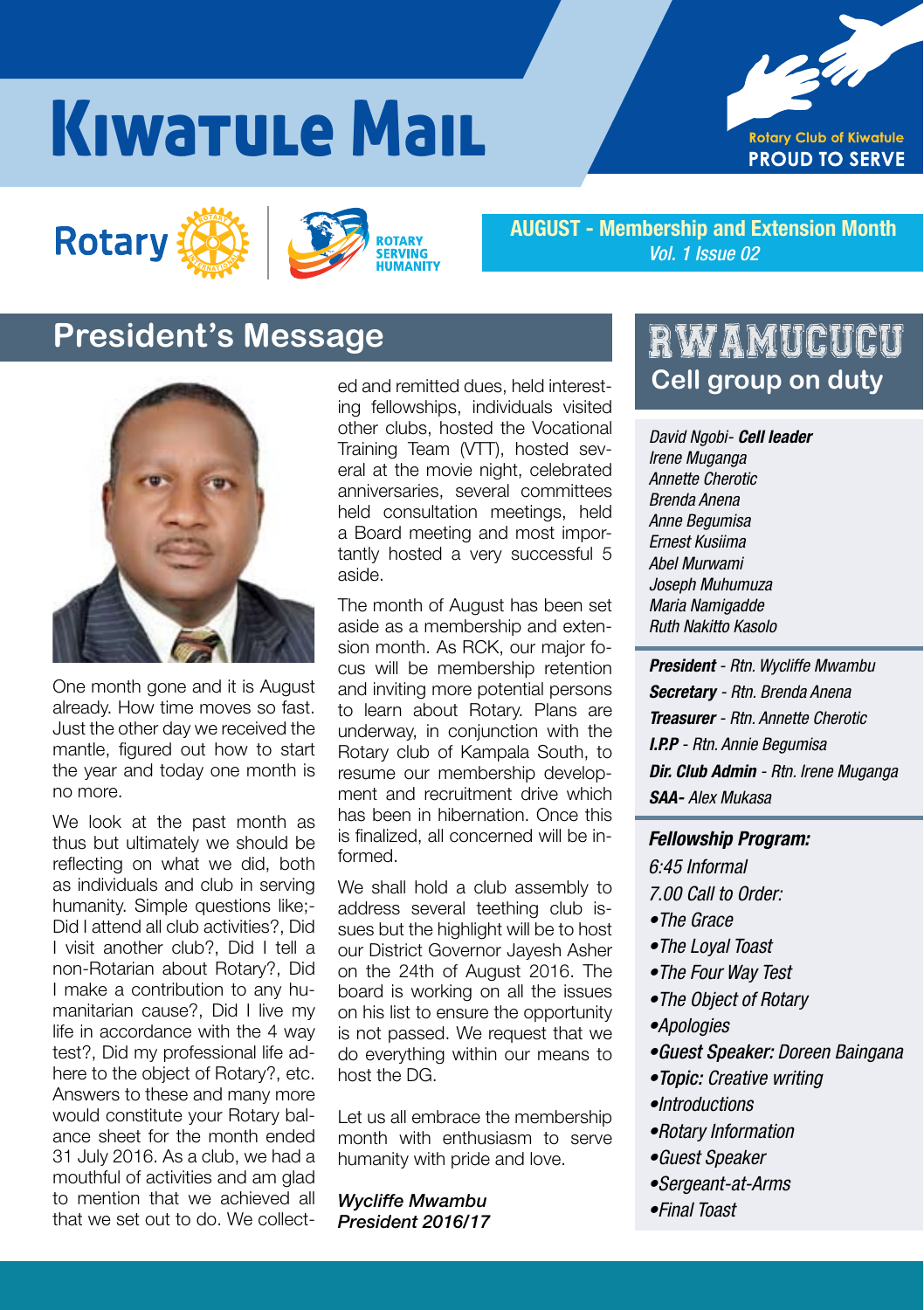### *The Grace*

For friendship and fellowship *we*  thank thee or Lord. May we always *be mindfull of the needs of others. AMEN.*

### *The 4-way Test*

*Of the things we think, say or do; 1. Is it the TRUTH? 2. Is it FAIR to all concerned? 3. Will it build GOOD WILL and BETTER FRIENDSHIPS? 4. Will it be BENEFICIAL to all concerned?*

### *Object of Rotary*

*The Object Of Rotary is to encourage and foster the ideal of service as a basis of worthy enterprise and in particular, to encourage and foster:*

*FIRST: The development of aquaitance as an opportunity for service;*

*SECOND: High ethical standards in business and professions; the recognition of the worthiness of all useful occupations, and the dignifying of each Rotarian's occupation as an opportunity to serve society;*

*THIRD: The application of the ideal of service in each Rotarian's personal, business and community life;*

*FOURTH:* The advancement of *international understanding, goodwill and peace through a world fellowship of business and professional persons united in the ideal of service.*

# RI President's Message, August 2017

*JOHN F. GERM PRESIDENT 2016-17*



Forty years ago, a man named George Campbell, the owner of the company I worked for, invited me to join Rotary. Back then, that was a common practice in the United States. Your boss invited you to join Rotary because he thought it would be good for business and good for the community, and you said yes. It's not surprising that our membership surged during that period.

George warned me not to use Rotary as an excuse to slack off at work. Even so, I always had time to attend lunch meetings and serve on committees. I never had to worry that taking a long lunch once a week would hurt my advancement, or what my boss would think about the occasional Rotary phone call at work.

Today, things are different. Companies are less generous about time, and not every manager looks favorably on community service. It's hard to enjoy a Rotary meeting when you've got emails piling up on your phone. It's harder than ever to balance work with Rotary – and the model that gave us so much growth a few decades ago is part of what's holding back our growth now.

That's why the recent Council on Legislation adopted some innovative measures that allow clubs to vary their meeting times and expand their pool of prospective members. Clubs have more flexibility now to respond to the needs of their members and to clear away as many barriers to membership as they can. But there's one barrier



to membership that only you can remove, one thing that every prospective member needs to become a Rotarian: an invitation to join a Rotary club.

Whenever I tell a group of Rotarians that we need more willing hands, more caring hearts, and more bright minds to move our work forward, everyone applauds. But those hands, hearts, and minds won't magically appear in our clubs. We have to ask them to join. And an invitation to Rotary is something that only you can give. An invitation is a gift. It's saying to someone, "I think you have the skills, the talent, and the character to make our community better, and I want you to join me in doing that."

I'm the president of Rotary International, but the only club I can invite someone to join is the Rotary Club of Chattanooga, Tenn. I can't make your club or your community stronger. Only you can do that – by inviting the qualified people you know to join you in Rotary Serving Humanity.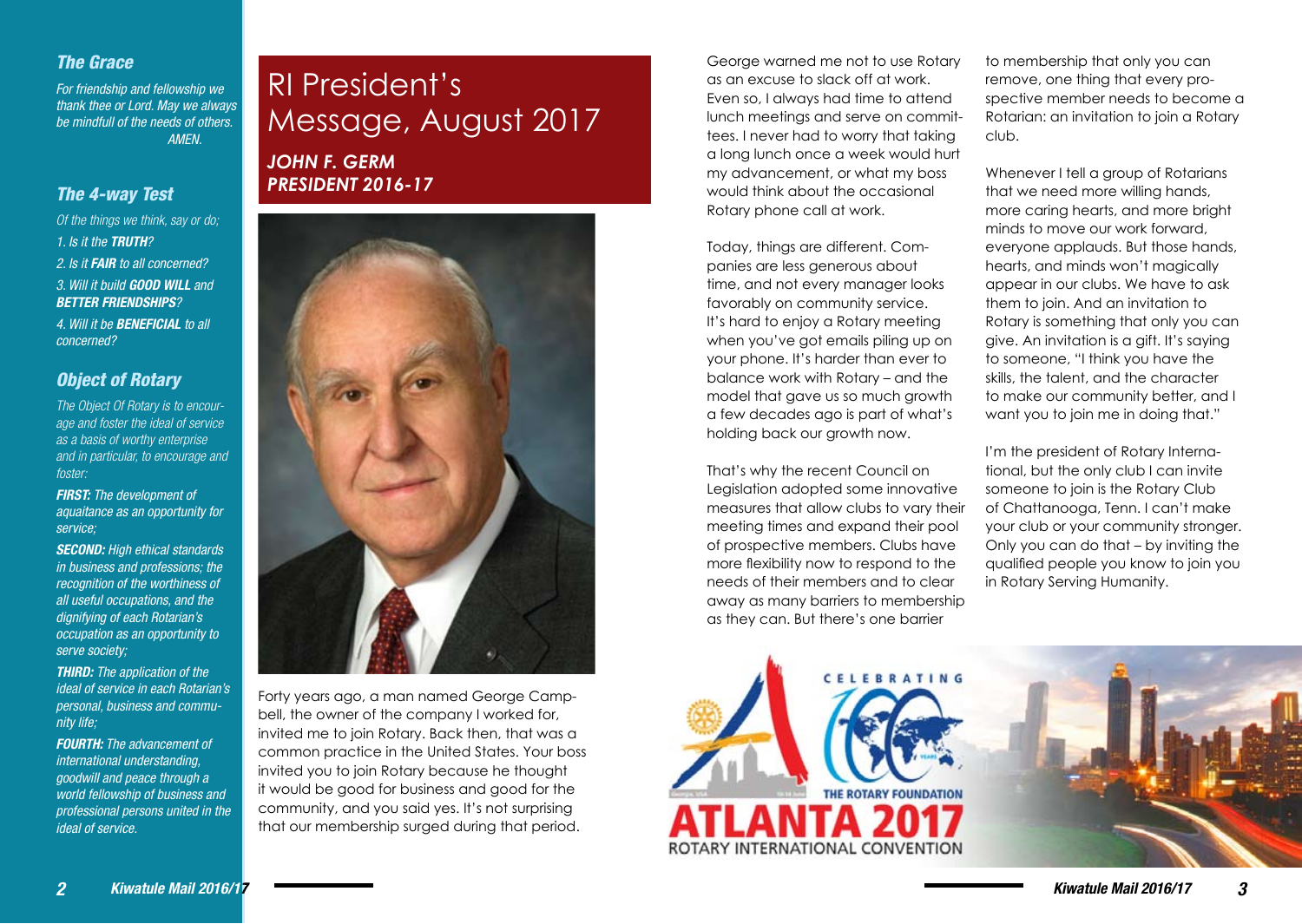# The Rotary Cub of Kiwatule Continues to 'Innovate''Ring - fencing' it's Brand of 5 A side for keeps!



Saturday 30th July 2016 Kyadondo Rugby Club play grounds was a beehive activity with the second edition of the Now popular 5 A side Rotary foot-ball tournament that attracted 20 Rotary Clubs drawn from all over the Country and 16 Rotaract Clubs; what a success this was! A number of Rotary Clubs have come up with Club initiatives like; Boat cruise popularised by Kampala South, Dancing completion popularised by Kampala

North, Food bo-nanza, the Heart should not stop by Kampala Sese, Rotary Charity walk by Muyenga Rotary Club etc. BUT the 5 A side football tournament by the Ro-tary Club of Kiwatule has by far created a lasting impact and still going on as read from their event evaluations. Not long ago Kiwatule Rotary Club was just in its infancy but with such a great innovation as their signature brand, they are gearing to position themselves at the top.

This was a fantastic event that brought Rotarians together in a fun and competitive environment outside the normal fellowships! It has continued to provide a new dimension for fun and fellowship. I know that I speak for the rest of the Rotary teams that participated when I say that we thoroughly enjoyed it and can't wait to take part again . Thank you Rotary Club of Kiwatule for your innovation.

The now Great Rotary 5



a side event on Saturday saw Rotary Clubs well represented with everyone making a fantastic effort with their fancy support, and a good balance between having a good time, while making sure it was possible to complete the prepared matches. Thanks for the weekend, the teams had a fabulous

bent over backwards to help us out at some point! We would be really interested to hear more about the next 5 A side Rotary Club Competition for better preparation of players next time around!

Above all, · What an occasion -- Time to get the creative juices flowing,

were you? Contacts were made, deals were sealed, relationships confirmed, a lot was available to eat and drink! Time to associate with the usually quite and also break that distance. Little known but upcoming Hoima Kitara Rotary Club emerged the winners after trouncing another enterprising Kampala Sese Rotary Club in the finals. Rotary Clubs from as far as Gulu participated. Thank you Kiwatule RC for the ''eye opener''! Thank you all for the participation.

Regards

*Contributed by; Peter Kasango RC Bweyogerere Namboole*



time and are already talking about the next episode with comparisons like; your team was amazing and I know that you

and maybe a little glue. too. Refresh, reboot, reenergize, inspire, excite, and cele-brate! Going forward how prepared

*The power of partnerships make the difference! It appears Kiwatule are leading at this front. Pulling together willing sponsors, makes the difference for Kiwatule Rotary Club*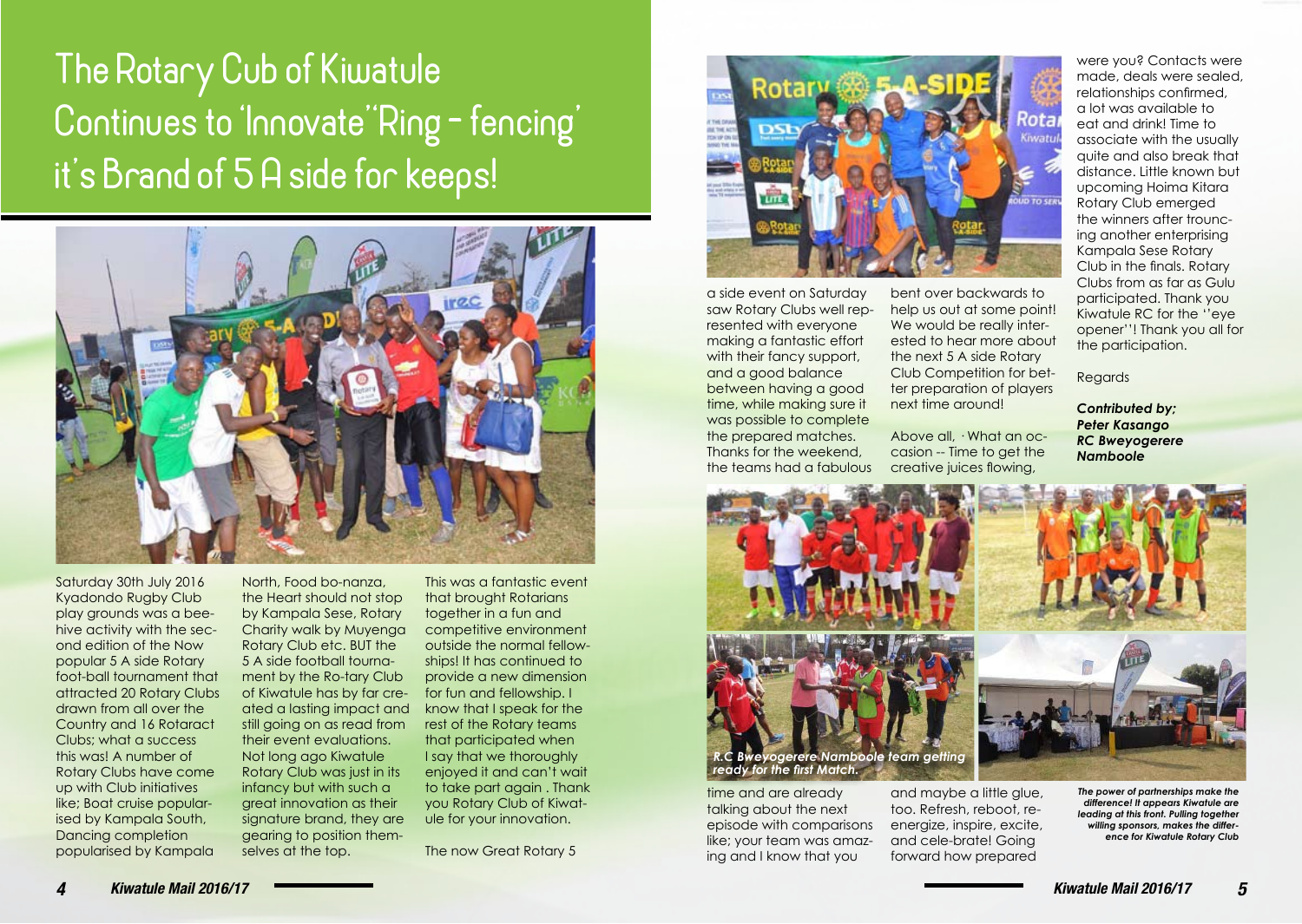### August Is Rotary Membership and Extension Month



Did you know August is Rotary Membership and Extension Month? Here are some ideas on membership building from rotary.org.

All Rotarians are ambassadors of Rotary and their clubs. This is especially relevant during Membership and Extension Month in August, when the focus is on building strong, vibrant clubs by inviting prospective members to join Rotary. Interested in growing your club but not sure how to get started? Here's an easy three-step plan to bring to your next club meeting.

### **1. Start with Rotary Basics**

The colorful Rotary Basics guide (published in the August issue of The Rotarian and Rotary regional magazines) gives an overview of what Rotary clubs do. Order copies from shop.rotary.org for members to share with prospective Rotarians and club guests. Include your club's contact information with the guide or direct prospective members to www.rotary.org/join, which includes a link to the Prospective Member Form.

#### **2. Handle prospective-member inquiries**

Club presidents receive inquiries about membership either directly from candidates or via Prospective Member or Rotarian Referral forms forwarded from Rotary International. As always, invitations for membership are at the discretion of your club. Consider creating a brochure or elevator speech to provide an overview of your club. If you develop a standard welcome e-mail to initiate correspondence with prospective members, include:

- Welcome and thank-you to candidate for his/her interest in Rotary
- Overview of the club, including a brief outline of Rotary's mission and humanitarian goals, a recent club/district service project, and typical club/district activities
- Meeting information, including the name, meeting time, and location
- Additional resources, including links to club/district websites or Rotary publications
- Follow-up information about the club's next steps in the membership process

### **3. Send prospective member kits**

Follow up your welcome letter with the Prospective Member Information Kit (423), which provides basic information about RI, The Rotary Foundation, and the responsibilities of club membership. Have a club leader contact the prospective member to ensure they've received the kit and to answer any questions about Rotary membership.

## **Humour**

Zuzeka was one of those UGLY women, so ugly it hurt; she had never had a boyfriend. So she went to a psychic for help.

Honey! - said the psychic. You will not have luck in love in this life. But after death, you will be a much desired woman and all men will fall at your feet. Zuzeka left very happy and so excited, as she went over a bridge she thought: "the sooner I die, the sooner my next life begins" She decided to jump off the bridge right away. But, incredibly Zuzeka didn't die!

She fell on the back of a truck full of bananas, she lost her senses and fainted.

As soon as she recovered, still drowsy and not being able to see very well, and not knowing where she was, she started touching her surroundings, feeling all the bananas she mumbled with a huge smile on her face and said: *"GENTLEMEN, GENTLEMEN, PLEASE!, ONE AT A TIME...*

Guy : Doctor, my girlfriend is pregnant but I always use protection! How come its possible?

Doctor : Let me tell you a story. There was once a hunter who always carries a gun wherever he goes. One day, he took his umbrella instead of his gun and went out. A lion suddenly jumped in front of him. In order to scare the lion, the hunter used the umbrella like a gun and shot the lion. The lion died!

Boy : Nonsense!! Someone else must've shot the lion.

Doctor : Glad you understood the story!

| Kampala North                     | Nommo Gallery                                            | 6:00pm             |
|-----------------------------------|----------------------------------------------------------|--------------------|
| Kampala South                     | Hotel Africana                                           | 6:00pm             |
| Kasangati                         | Kasangati Resort                                         | 7:00pm             |
| Mengo                             | Pope Paul Social Club                                    | 1:00pm             |
| Mityana                           | New Highway Hotel                                        | 6:00pm             |
| Kampala Munyonyo                  | Green Valley Hotel                                       | 7:00pm             |
| Kampala Naguru                    | Kati Kati                                                | 7:00pm             |
| <b>Tuesdays</b>                   |                                                          |                    |
| <b>Bukoto</b>                     | Kabira Country Club                                      | 7:00pm             |
| Bweyogerere                       | Hotel Mamerito                                           | 6:30pm             |
| Ibanda                            | M&B Executive Hall                                       | 6:30pm             |
| Iganga                            | Mwana Highland Hotel                                     | 6:00pm             |
| Kampala-Impala                    | Kati Kati                                                | 1:00pm             |
| Kampala Nsambya                   | Mukwaya Hospital-Nsambya 8:00pm                          |                    |
| Kasese<br>Kololo                  | Margherita Hotel<br>Hotel Africana                       | 6:30pm<br>6:00pm   |
| Kyotera                           | Colombo Hotel                                            | 7:00pm             |
| Lubowa                            | Grace's Restaurant                                       | 7:00pm             |
| Makindye                          | Shanghai Restaurant                                      | 6:00pm             |
| Masindi                           | Masindi Hotel                                            | 6:00pm             |
| Mbale                             | Mt. Elgon Hotel                                          | 5:30pm             |
| Rwampara                          | Rwekishokye Country Club                                 | 6:00 <sub>pm</sub> |
| Nkumba                            | Araba Hutel                                              | 7:00pm             |
| Rubaga                            | Pope Paul Social Club                                    | 1:00pm             |
| Sunrise Club                      | Shanghai Restaurant                                      | 7:00am             |
| Wobulenzi                         | Networth Hotel                                           | 5:30pm             |
| Makindye West                     | Makindye Country Club                                    | 6:00pm             |
| Kampala Wandegeya                 | Kolping Hotel, Wandegeya                                 | 6:00pm             |
| <u>Wednesday</u>                  |                                                          |                    |
| Arua                              | Heritage Inn Hotel                                       | 6:00 <sub>pm</sub> |
| Bushenyi                          | <b>Bushenyi Guest House</b>                              | 6:00pm             |
| Entebbe                           | Windsor Lake Victoria                                    | 7:00pm             |
| Jinja                             | <b>Crested Crane Hotel</b>                               | 6:00pm             |
| Kabale                            | White House Inn                                          | 5:00pm             |
| Kabarole                          | Toro Golf club                                           | 5:30pm             |
| Kajjansi                          | Dreams Guest House                                       | 7:00pm             |
| Kampala Central                   | <b>Hotel Africana</b>                                    | 6:00pm             |
| Kampala West                      | Shanghai Restaurant<br>Ndere Centre                      | 1:00pm             |
| Kampala Naalya<br>Kampala Kawempe | <b>Tick Hotel</b>                                        | 7:00pm<br>6:00pm   |
| Kiwatule                          | Kabira Country Club                                      | 7:00pm             |
| Kyambogo                          | Sports View Hotel                                        | 6:00pm             |
| Lugazi                            | Scouts Office Club                                       | 6:00pm             |
| Masaka                            | Masaka Sports Club                                       | 6:00pm             |
| Mubende                           | Nakayima Hotel                                           | 6:00pm             |
| Mukono                            | Colline Hotel                                            | 7:00pm             |
| Muyenga                           | International Hotel                                      | 6:30 <sub>pm</sub> |
| Nansana                           | Ivory Hotel                                              | 7:00pm             |
| Port Bell                         | Silver Springs Hotel                                     | 7:00pm             |
| Tororo                            | Crystal Hotel                                            | 7:00pm             |
| <b>Thursday</b>                   |                                                          |                    |
| Bugolobi                          | City Royal Hotel                                         | 7:00pm             |
| Gaba                              | Green Valley Hotel                                       | 7:00pm             |
| Gulu                              | Acholi Inn                                               | 5:30pm             |
| Hoima                             | Hoima Resort Hotel                                       | 6:00pm             |
| Kalisizo                          | <b>Tropical Gardens</b>                                  | 6:00pm             |
| Kampala                           | Grand Imperial Hotel                                     | 12:45pm            |
| Kampala Day Break                 | <b>Grand Imperial Hotel</b>                              | 7:00am             |
| Kampala East<br>Kampala Ssese     | Hotel Africana<br>Nommo Gallery                          | 7:00pm<br>6:00pm   |
| Kampala City - Makerere           | Kolping Hotel, Makerere, Kavule 6:00pm                   |                    |
| Kayunga                           | Katikoomu Soc. Cen.                                      | 6:00pm             |
| Lira                              | Margarita Hotel                                          | 5:30pm             |
| Mbarara                           | Rotary Peace Chn.Cen                                     | 5:30pm             |
| Namugongo                         | <b>ABBA Hotel</b>                                        | 7:00pm             |
| Rukungiri                         | Rukungiri Inn                                            | 6:00pm             |
| Seeta                             | Ridah Hotel                                              | 7:00pm             |
| Source of the Nile                | Crested Crane Hotel                                      | 6:00pm             |
| Nateete Kampala                   | Ivy's Hotel Wakaliga<br>Cabana Restaurant, Kawuku 7:00pm | 7:00pm             |
| Bwebajja                          |                                                          |                    |
| <b>Fridays</b><br>Kampala Kibuli  | Hotel Africana                                           | 6:00pm             |
| Kampala Muyenga Breeze            | Hotel Int. Muyenga                                       | 6:30pm             |
| Ntinda                            | <b>NOB View Hotel</b>                                    | 7:00pm             |
|                                   |                                                          |                    |

**WHEN & WHERE CLUBS MEET! Mondavs** Venu

Kyengera Rose Gardens 7:00pm